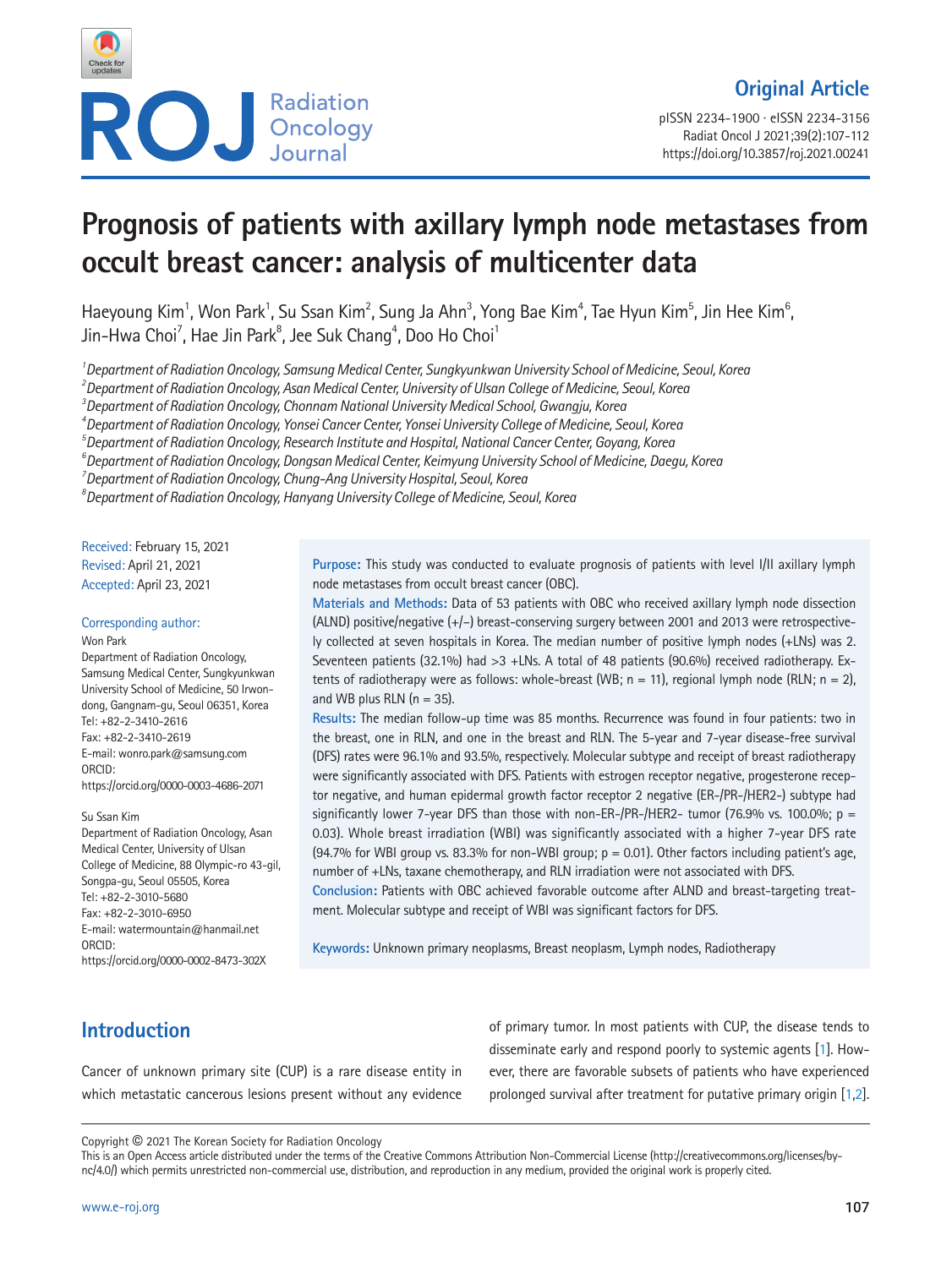Cases of axillary lymph node adenocarcinoma with unknown primary site (AxCUP) which is detected in females are one of the favorable subsets of CUP [\[1](#page-5-0)]. AxCUP in females is generally regarded as a presentation of occult breast cancer (OBC). Hence, it has been recommended that AxCUP in females needs to be managed as per the treatment for primary breast cancer [\[3\]](#page-5-2).

OBC accounts for only 0.1%–1.0% of all breast cancer cases [\[4](#page-5-3)[,5\]](#page-5-4); therefore, there was little evidence regarding optimal treatment strategies for OBC. Recent studies reported that axillary lymph node dissection (ALND) along with breast-targeting treatment such as mastectomy or breast-conserving surgery (BCS) resulted in favorable survival among patients with OBC [\[5](#page-5-4)[-7\]](#page-5-5). The addition of postoperative radiotherapy to surgical treatment was associated with improved survival when compared to surgery alone [\[5](#page-5-4)[,8\]](#page-5-6). Nonetheless, there is little consensus regarding which area should be irradiated for patients with OBC. Given that patients with OBC have no cancerous lesion in the ipsilateral breast even after detailed imaging studies, it is questionable whether the breast needs to be irradiated or not. Moreover, it is unknown whether prophylactic radiotherapy to uninvolved regional lymph nodes (RLNs), such as supraclavicular lymph nodes (SCN) or internal mammary lymph nodes (IMN), has prognostic impact in patients with OBC with axillary lymph node involvement.

In this study, we evaluated prognosis and patterns of failure in patients with axillary lymph node metastasis from OBC.

# **Materials and Methods**

## **1. Patients and treatments**

Females who received breast-conserving treatment (BCT) including ALND and/or BCS for OBC between January 2001 and December 2013 were included in this study. OBC was defined as adenocarcinoma or poorly differentiated carcinoma in axillary lymph nodes without an evidence of primary breast tumor on physical examination and imaging studies including mammography, breast ultrasonography (US), magnetic resonance imaging (MRI) of the breast, chest computed tomography (CT), or positron emission tomography-computed tomography (PET-CT). Patients were ineligible for inclusion in this study if they had cancerous lesions in other organs other than the axillary lymph nodes, previous history of other cancer, or previous radiotherapy. Patients who had mastectomy with subsequent identification of primary breast tumor on pathologic evaluation were excluded from this study. Seven hospitals that are members of the Korean Radiation Oncology Group provided data of 53 patients who met the inclusion criteria of this study. The Institutional Review Board of each hospital approved this study. The informed consent was waived.

Mammography and either breast US or breast MRI were performed in all patients. All four patients who did not undergo breast MRI were evaluated with breast US and PET-CT. ALND and/or BCS was administered to all patients. Blind upper outer quadrantectomy was performed in 11 patients, while 42 patients underwent no breast surgery. The median number of dissected lymph nodes was 17 (range, 3 to 62). Immunohistochemical staining for estrogen receptor (ER), progesterone receptor (PR), and human epidermal growth factor receptor 2 (HER2) of tumor in lymph nodes was performed. ER/PR positivity was defined as an Allred score of 3–8 by immunohistochemistry (IHC). HER2 positivity was defined as either staining 3+ by IHC or 2+ by IHC with positive fluorescence in situ hybridization (FISH) or silver in situ hybridization (SISH). Taxane-based chemotherapy was provided to 71.7% of patients. Neoadjuvant systemic treatment was administered before ALND in five patients (9.4%). Among 15 patients with HER2-positive tumor, eight patients (53.3%) underwent anti-HER2 agents. Patient's characteristics are shown in [Table 1.](#page-2-0) Radiotherapy was provided to all but five patients. Fields and doses of radiotherapy were decided according to each institutional policy. Whole breast or RLNs was treated with a total dose of 40.05–50.4 Gy at 1.8–2.67 Gy per fraction. Three patients received intensity-modulated radiotherapy, while others underwent three-dimensional conformal radiotherapy. Details of radiation fields are depicted in [Table 2.](#page-2-1)

## **2. Statistical analysis**

Overall survival (OS), disease-free survival (DFS), and breast cancer-free survival (BCFS) were defined as the interval from the date of ALND or the first day of neoadjuvant systemic treatment to death, cancer recurrence, and ipsilateral breast cancer occurrence, respectively. Survival probability was estimated using the Kaplan-Meier method and the log-rank test was used to compare survival between groups with different variables. Factors with a significance at  $p < 0.05$  on univariate analysis were included in a multivariate Cox stepwise regression analysis. Statistical significance was calculated at 95% confidence level ( $p < 0.05$ ). Statistical analyses were performed using SPSS version 22.0 for Windows (IBM Corp., Armonk, NY, USA).

## **Results**

The median follow-up time was 85 months (range, 7 to 178 months). Recurrence was found in four patients (7.5%): two (3.7%) in the ipsilateral breast, one (1.9%) in RLN, and one (1.9%) in the ipsilateral breast and RLN [\(Table 3\)](#page-2-2). No patient showed distant metastases. Cancer in the ipsilateral breast occurred in three patients (5.6%) within 7 to 93 months after the completion of treatment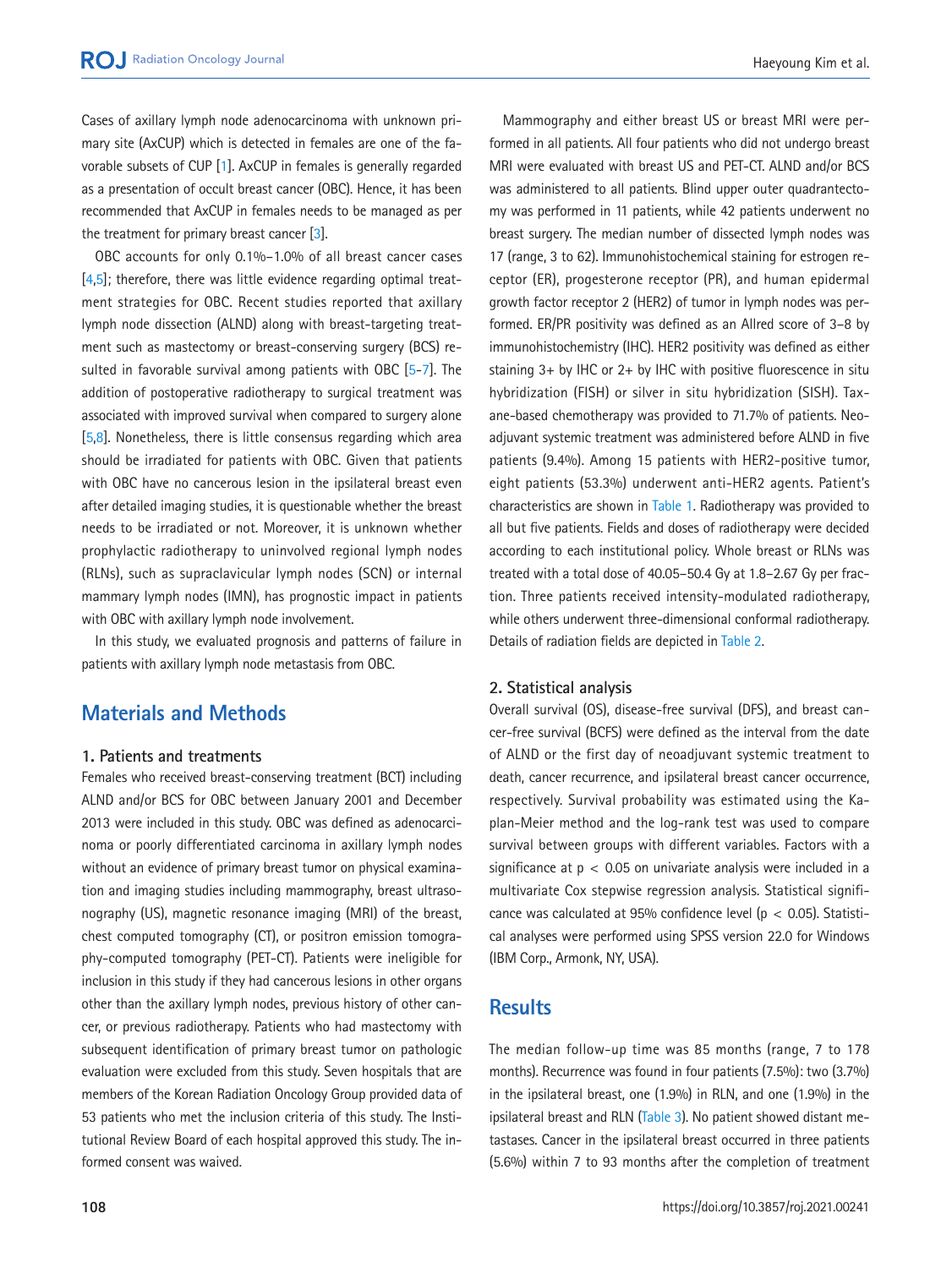#### <span id="page-2-0"></span>**Table 1.** Patient's characteristics

| Characteristic                  | Value                             |
|---------------------------------|-----------------------------------|
| Age (yr)                        | 54 (32-79)                        |
| $\leq 50$                       | 22 (41.5)                         |
| > 50                            | 31 (58.5)                         |
| <b>Breast MRI</b>               |                                   |
| Done                            | 49 (92.5)                         |
| Not done                        | 4(7.5)                            |
| <b>Breast US</b>                |                                   |
| Done                            | 49 (92.5)                         |
| Not done                        | 4(7.5)                            |
| PET-CT                          |                                   |
| Done                            | 50 (94.3)                         |
| Not done                        | 3(5.7)                            |
| Chemotherapy                    |                                   |
| <b>CMF</b>                      | 2(3.8)                            |
| AC                              | 9(17.0)                           |
| $AC-T$                          | 36 (67.9)                         |
| AT                              | 1(1.9)                            |
| Taxol-carboplatin               | 1(1.9)                            |
| None                            | 4(7.5)                            |
| Hormone therapy                 |                                   |
| Done                            | 26 (49.1)                         |
| Not done                        | 27 (50.9)                         |
| Number of dissected LNs         | $17(3-62)$                        |
| $\leq 18$                       | 28 (52.8)                         |
| >18                             | 25 (47.2)                         |
| Number of positive LNs          | $2(0^a - 31)$                     |
| $\leq$ 3                        | 36 (67.9)                         |
| $4 - 9$                         | 13 (24.5)                         |
| > 9                             | 4(7.6)                            |
| Ratio of positive LNs           | $0.09$ $(0.00^{\text{a}} - 1.00)$ |
| $\leq 0.2$                      | 36 (67.9)                         |
| > 0.2                           | 17 (32.1)                         |
| Molecular subtype <sup>a)</sup> |                                   |
| ER+ or PR+ HER2-                | 15 (28.3)                         |
| $ER+$ or $PR+$ HER2+            | 11(20.8)                          |
| $ER- PR- HER2+$                 | 4(7.5)                            |
| ER- PR- HER2-                   | 17 (32.1)                         |
| Unknown                         | 6(11.3)                           |

Values are presented as median (range) or number (%).

LNs, lymph nodes; MRI, magnetic resonance imaging; US, ultrasonography; PET-CT, positron emission tomography-computed tomography; CMF, cyclophosphamide, methotrexate, and fluorouracil; AC, doxorubicin and cyclophosphamide; AC-T, doxorubicin and cyclophosphamide followed by paclitaxel or docetaxel; AT, doxorubicin and paclitaxel or docetaxel; ER, estrogen receptor; PR, progesterone receptor; HER2, human epidermal growth factor receptor 2.

a)Five patients received neoadjuvant systemic treatment before axillary lymph node dissection. Of the five patients, one showed pathological complete response of axillary lymph nodes in surgical specimens.

#### <span id="page-2-1"></span>**Table 2.** Extent of radiotherapy according to lymph node status

| Extent of radiotherapy      | Number of positive lymph nodes |          |  |  |
|-----------------------------|--------------------------------|----------|--|--|
|                             | $\leq$ 3                       | > 3      |  |  |
| Breast alone                | 11(30.7)                       |          |  |  |
| Breast & SCN                | 6(16.7)                        | 8(47.1)  |  |  |
| Breast & axilla & SCN       | 9(25.0)                        | 6(35.3)  |  |  |
| Breast & axilla & SCN & IMN | 4(11.1)                        | 2(11.7)  |  |  |
| Axilla alone                | 1(5.9)                         |          |  |  |
| Axilla & SCN                | 1(2.7)                         |          |  |  |
| No radiation                | 4(11.1)                        | 1(5.9)   |  |  |
| Total                       | 36 (100)                       | 17 (100) |  |  |

Values are presented as number (%).

SCN, supraclavicular lymph nodes; IMN, internal mammary lymph nodes.

<span id="page-2-2"></span>**Table 3.** Sites of recurrence according to radiotherapy field

| Radiotherapy field        | Sites of recurrence |      |              |  |  |
|---------------------------|---------------------|------|--------------|--|--|
|                           | <b>Breast</b>       | RI N | Breast & RLN |  |  |
| No radiotherapy $(n = 5)$ | $\left( \right)$    |      |              |  |  |
| RLN alone $(n = 2)$       |                     |      |              |  |  |
| Breast alone $(n = 11)$   | $\mathcal{L}$       |      |              |  |  |
| Breast + RLN $(n = 35)$   |                     |      |              |  |  |
|                           |                     |      |              |  |  |

RLN, regional lymph node.

for OBC. Of the three patients who developed breast cancer, one did not have breast irradiation while two received radiotherapy to the ipsilateral breast for the treatment of OBC.

The 5-year DFS, BCFS, and OS of all patients were 96.1%, 98.0%, and 96.0%, respectively. The 7-year DFS, BCFS, and OS of all patients were 93.5%, 95.4%, and 96.0%, respectively. In the univariate analyses, molecular subtype and receipt of breast radiotherapy were significant factors for DFS. Patients with ER-/PR-/HER2- subtype had significantly lower 7-year DFS than those with non-ER-/ PR-/HER2- tumor (76.9% vs. 100.0%;  $p = 0.03$ ). In addition, whole breast irradiation (WBI) was significantly associated with a higher 7-year DFS rate (94.7% for WBI group vs. 83.3% for non-WBI group;  $p = 0.01$ ) (Fig. 1). However, in multivariate analyses, there were no factors significantly associated with DFS. Other factors such as patient's age, number of metastatic lymph nodes, ratio of positive lymph nodes, types of breast surgery, RLN irradiation, and taxane chemotherapy were not related to patient's DFS [\(Table 4\)](#page-3-0).

## **Discussion and Conclusion**

In this study, we found that patients with OBC presenting as Ax-CUP achieved favorable outcome after ALND and BCT including WBI and systemic treatment. Tumor subtype of non-ER-/PR-/ HER2- and administration of WBI was significantly associated with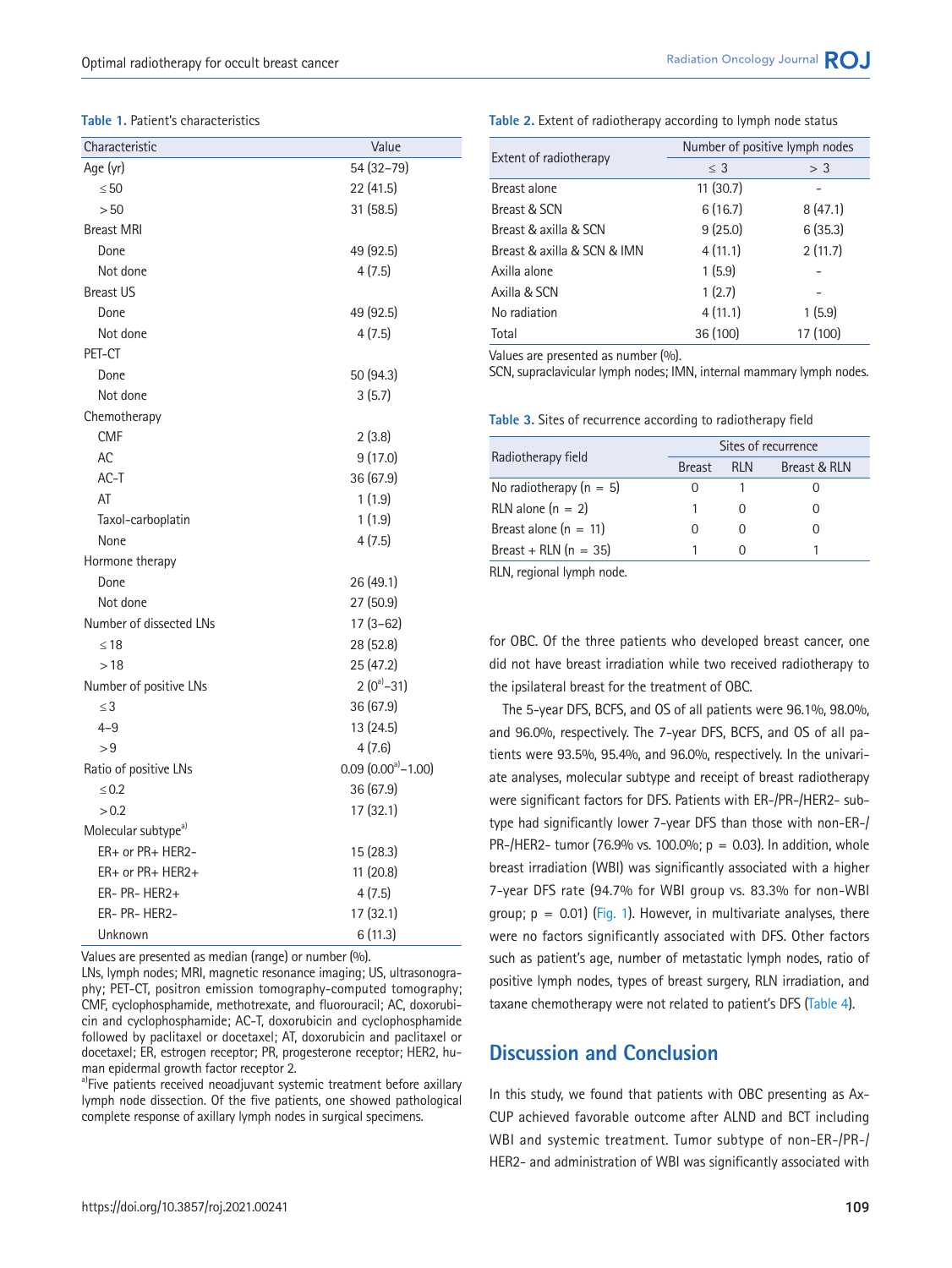

improved DFS. Patients in whom the ipsilateral breast was not irradiated had more frequent recurrence than those who received whole breast radiotherapy.

AxCUP in females is generally thought to be a metastases from primary breast cancer [\[2\]](#page-5-1). Therefore, thorough evaluation including breast imaging, pathologic diagnosis, and molecular-profiling is recommended to search for the primary breast lesion [\[3](#page-5-2)]. Defining OBC is likely to depend on what diagnostic tests are available at the time of diagnosis. About 70% of patients with OBC as defined by mammography present primary breast cancer on pathologic specimen after mastectomy [[2](#page-5-1)]. With the introduction of more advanced imaging modalities like breast MRI, primary breast cancer could be identified in about two-thirds of mammographically defined OBC [\[9\]](#page-5-7). In our study, all but four patients were confirmed to have no lesions in the breasts by MRI. Four patients in whom breast MRI was not performed were examined using both breast

| Characteristic                        | n       | DFS (%)  |          |            | p-value      |  |
|---------------------------------------|---------|----------|----------|------------|--------------|--|
|                                       |         | $5 - yr$ | $7 - yr$ | Univariate | Multivariate |  |
| Age (yr)                              |         |          |          |            |              |  |
| $\leq 50$                             | 22      | 95.2     | 89.6     | 0.26       |              |  |
| $>50$                                 | 31      | 96.8     | 96.8     |            |              |  |
| Number of metastatic LNs (pathologic) |         |          |          |            |              |  |
| $\leq 3$                              | 36      | 97.1     | 93.2     | 0.70       |              |  |
| >3                                    | 17      | 94.1     | 94.1     |            |              |  |
| Ratio of positive LNs                 |         |          |          |            |              |  |
| $\leq 0.2$                            | 36      | 100      | 95.8     | 0.52       |              |  |
| > 0.2                                 | 17      | 88.2     | 88.2     |            |              |  |
| Molecular subtype                     |         |          |          |            |              |  |
| Other than ER- PR- HER2-              | 30      | 100      | 100      | 0.03       | 0.95         |  |
| ER- PR- HER2-                         | 17      | 100      | 76.9     |            |              |  |
| Unknown                               | $\,6\,$ | 100      | 100      |            |              |  |
| Partial mastectomy                    |         |          |          |            |              |  |
| Not done                              | 42      | 97.6     | 94.1     | 0.22       |              |  |
| Done                                  | 11      | 90.9     | 90.9     |            |              |  |
| Radiotherapy                          |         |          |          |            |              |  |
| Not done                              | 5       | 75.0     | 75.0     | 0.15       |              |  |
| Done                                  | 48      | 97.9     | 95.0     |            |              |  |
| Radiotherapy to breast                |         |          |          |            |              |  |
| Not done                              | 7       | 83.3     | 83.3     | 0.01       | 0.52         |  |
| Done                                  | 46      | 97.8     | 94.7     |            |              |  |
| SCN or IMN radiotherapy               |         |          |          |            |              |  |
| Not done                              | 17      | 93.8     | 93.8     | 0.85       |              |  |
| Done                                  | 36      | 97.2     | 93.2     |            |              |  |
| Taxane                                |         |          |          |            |              |  |
| Not done                              | 15      | 100      | 100      | 0.94       |              |  |
| Done                                  | 38      | 94.7     | 91.4     |            |              |  |

<span id="page-3-0"></span>**Table 4.** Prognostic factors for disease-free survival

DFS, disease-free survival; LNs, lymph nodes; SCN, supraclavicular lymph nodes; ER, estrogen receptor; PR, progesterone receptor; HER2, human epidermal growth factor receptor 2; IMN, internal mammary lymph nodes.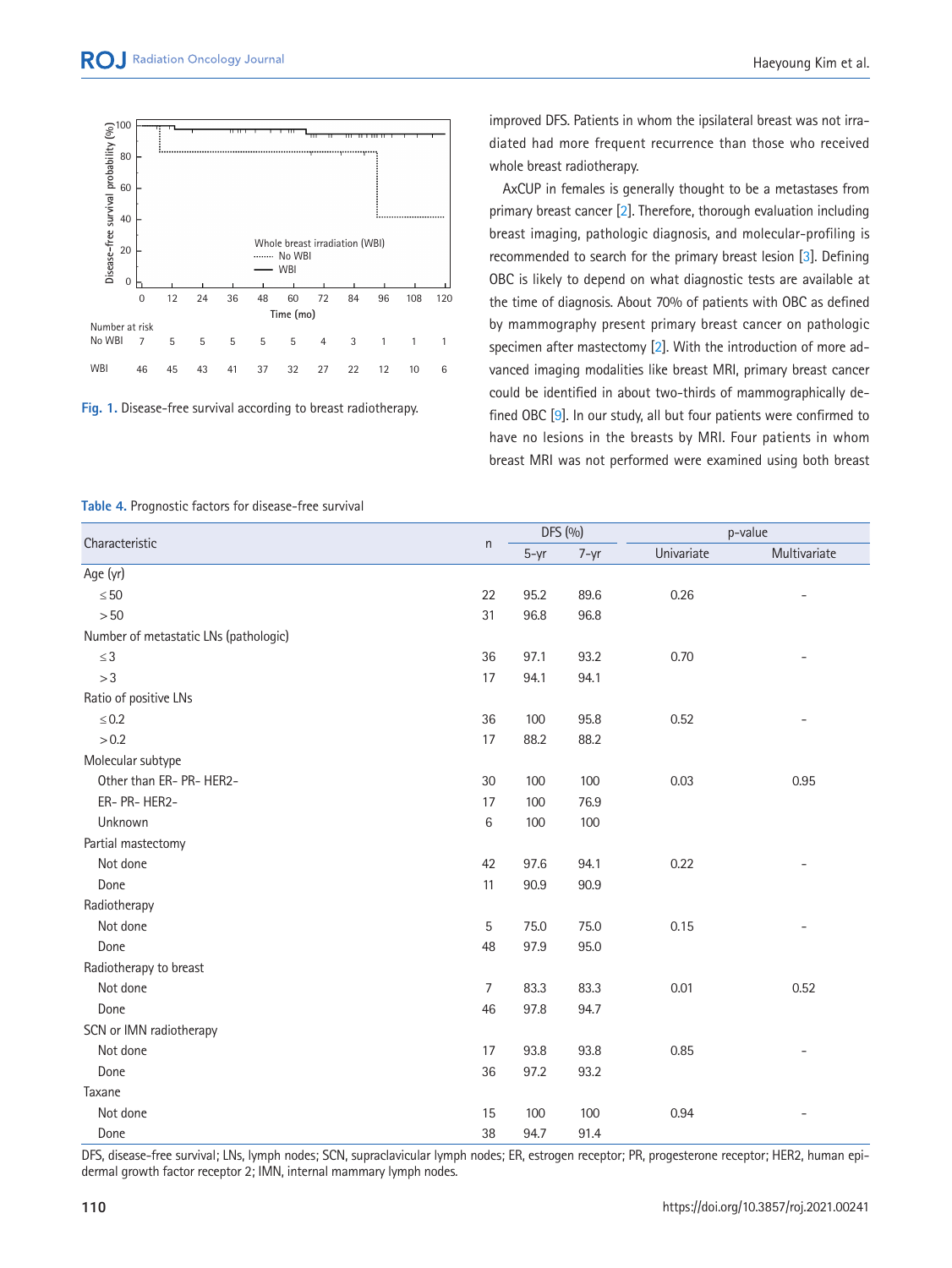US and PET-CT and proven to have no primary breast lesion. Therefore, cases included in our study were truly OBC defined by contemporary imaging modalities. In such cases, it is challenging for oncologists to select the appropriate treatment to manage occult lesions in the ipsilateral breast.

Total mastectomy has been frequently used in patients with OBC. A study showed that 39% of OBC cases were treated with mastectomy based on the Surveillance, Epidemiology and End Results (SEER) database [\[8\]](#page-5-6). Similarly, 38% of Korean patients with OBC received mastectomy according to data of the Korean Breast Cancer Society cancer registry [\[4\]](#page-5-3). Besides, another study showed that mastectomy was more frequently performed than BCT if OBC patients were managed at non-academic centers (39.5% vs. 25.2%;  $p <$ 0.001) [\[5](#page-5-4)]. Complete removal of ipsilateral breast tissue could be an option for treatment of OBC. However, several recent studies noted that BCT is as effective as mastectomy for OBC in terms of achieving favorable survival outcome [\[4](#page-5-3)[,5](#page-5-4)[,7\]](#page-5-5). The 5-year OS rate ranges from 82% to 92% after mastectomy and was between 92% and 97% after BCT in patients with OBC presenting as AxCUP [\[4,](#page-5-3)[5](#page-5-4)]. Likewise, we also found in the present study that survival outcome was good with BCT in patients with OBC. Given the favorable outcome with BCT which was observed in several other studies, it is reasonable and safe to provide BCT to patients with OBC.

In cases where breast conservation is planned, radiotherapy is an essential treatment for axillary presentation of OBC. In a study comparing survival outcomes of OBC according to treatment modalities, combination of ALND and radiotherapy was significantly associated with better survival than ALND alone or observation [5]. The benefit of radiotherapy was also confirmed in OBC patients with mastectomy or having a large number of metastatic lymph nodes [\[8](#page-5-6)]. Even if radiotherapy has been proven to be important in the management of OBC, there is little information regarding which area should be covered with radiotherapy. Most recent studies on OBC analyzed population-based data which had unavailable details of radiotherapy [\[4,](#page-5-3)[5](#page-5-4)[,8](#page-5-6)]. Even in studies presenting information about radiotherapy, almost all patients had WBI [\[7](#page-5-5)[,10\]](#page-5-8). Thus, it has been difficult to evaluate the impact of ipsilateral breast irradiation in patients with OBC. In our study, we analyzed patients' data from multiple hospitals where diverse radiation fields were applied. Through this analysis, we expected to evaluate the prognostic significance of breast radiotherapy in patients with OBC.

Radiotherapy to the ipsilateral whole breast can be taken for granted in the management of axillary presentation of OBC. However, as seen in our study, various radiation fields have been in use (Table 2). It was not uncommon not to include the ipsilateral breast in the radiation field in patients with OBC. Previously, there were a couple of studies reporting unfavorable prognosis in OBC when breast radiotherapy was omitted. However, the studies are old and did not adopt breast MRI for the diagnosis of OBC in a large proportion of patients [\[11](#page-5-9)[,12](#page-5-10)]. Thus, such reports cannot provide sufficient evidence for deciding the radiotherapy field for OBC defined using contemporary imaging modalities. Particularly, in OBC cases where the absence of breast lesion was confirmed using highly sensitive imaging modalities like breast MRI, there could be an attempt to exclude the breast from the irradiation field. In this study, we found that the 5-year DFS was significantly better in patients with whole breast irradiation than in those without breast radiotherapy among patients who underwent BCT. It is likely that females with OBC presenting as AxCUP have some subclinical cancer in the ipsilateral breast, which was undetectable even with contemporary imaging modalities. With the administration of radiotherapy to the breast, such subclinical primary breast cancer might be eliminated in patients with OBC. Therefore, ipsilateral WBI is thought to contribute in improving outcome of patients with OBC presenting as AxCUP. However, since the current analysis was conducted in a small cohort, further studies are necessary to determine the role of WBI in patients undergoing BCT for AxCUP.

We could not find an association between prophylactic irradiation of RLN and patient's outcome in the current study. However, considering that the range of number of positive lymph nodes (+LNs) was wide among patients included in our study, it is difficult to objectively evaluate the impact of RLN radiotherapy through this analysis. The 5-year DFS was comparable between the patients with less than four +LNs and those with four or more +LNs in our study. Given that most patients with four or more +LNs underwent SCN or IMN radiotherapy, it is probable that the poor prognosis in patients with large number of lymph node metastasis was offset by RLN irradiation. Further studies are necessary to know the impact of RLN radiotherapy in the axillary presentation of OBC.

We acknowledge the limitations of this study. Even though we collected data from multiple hospitals, the number of cases was still small. Since only four recurrences were noted among our patients, it was difficult to perform multivariate analyses of prognostic factors for survivals. In addition, the extent of radiotherapy varied across the participating hospitals. Only a small number of patients received radiotherapy to RLNs without breast irradiation. Therefore, it is probable that the significance of WBI could not be sufficiently evaluated. Given that the axillary presentation of OBC is a rare disease entity, it is necessary to collaborate with institutions in order to determine optimal strategies for the treatment of OBC.

Despite these drawbacks, our study has important implications for the determination of optimal radiation field for OBC with axillary lymph node involvement. As the sensitivity of imaging modalities increases, there might be attempts to exclude the ipsilateral